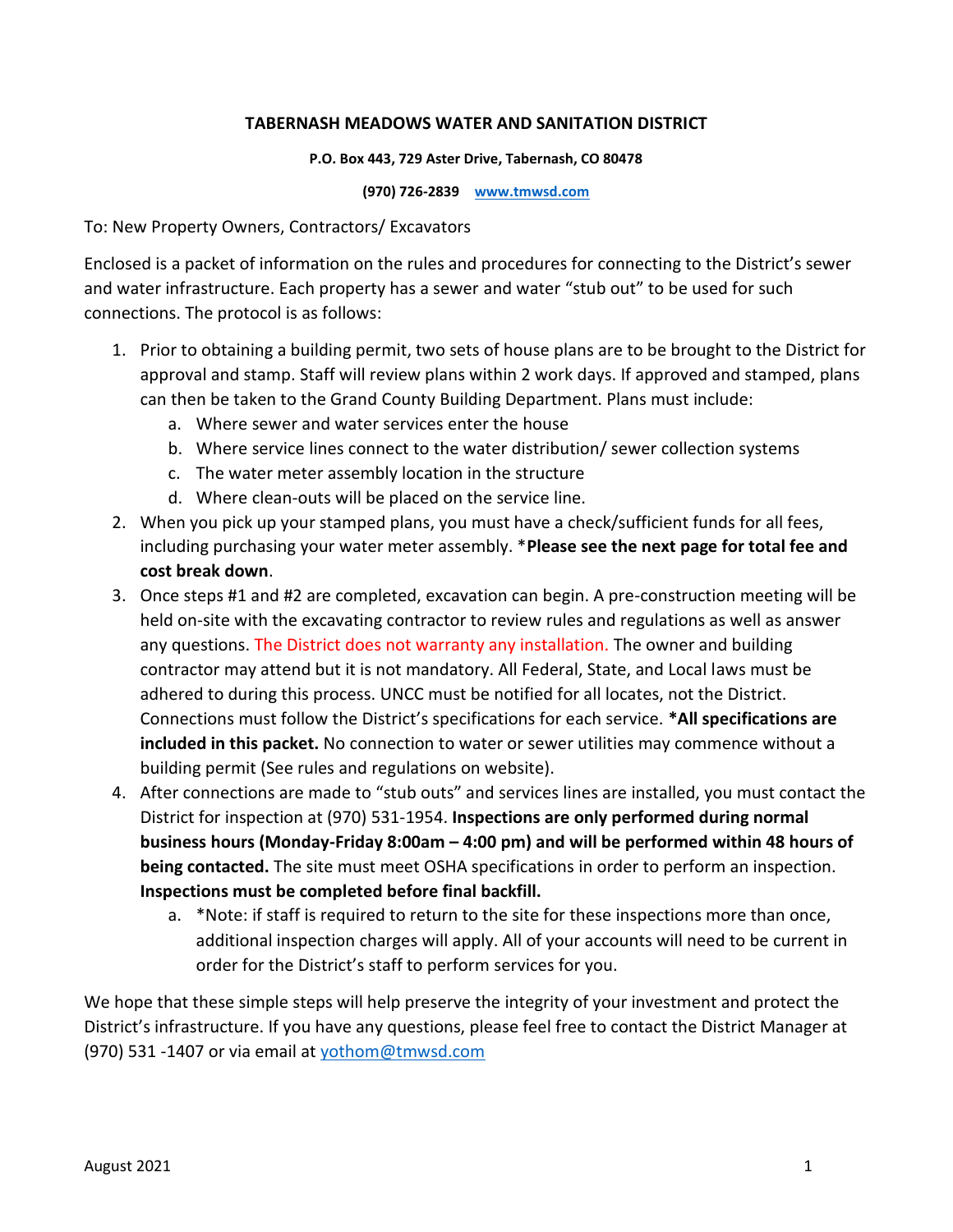#### **TABERNASH MEADOWS WATER AND SANITATION DISTRICT**

**P.O. Box 443, 729 Aster Drive, Tabernash, CO 80478**

**(970) 726-2839 [www.tmwsd.com](http://www.tmwsd.com/)**

**Receipt for Meter Purchase and Inspections** (To be paid prior to building permit application)

| Date:                      |  |
|----------------------------|--|
| <b>Name of Purchaser:</b>  |  |
| <b>Account Number:</b>     |  |
| Lot Number:                |  |
| <b>Property Location:</b>  |  |
| <b>Meter/Radio Number:</b> |  |

## **Fee Overview**

| Plans Review and Stamping- (Detached Home, Townhome, Duplex/Multifamily) \$200.00/\$1000.00 |               |    |              |
|---------------------------------------------------------------------------------------------|---------------|----|--------------|
| <b>Water Service Line Connection Inspection Fee</b>                                         |               | \$ | 30.00        |
| <b>Sewer Service Line Connection Inspection Fee</b>                                         |               | \$ | 30.00        |
| <b>Meter Inspection Fee</b>                                                                 |               | \$ | 60.00        |
| Meter Cost (includes 4.2% county tax)                                                       |               | \$ | 931.54       |
| *Each unit in a Multifamily Structure is required to have its own water meter               |               |    |              |
|                                                                                             |               |    |              |
|                                                                                             | <b>TOTAL:</b> | S  | 1,251.54/TBD |

**Sold by: \_\_\_\_\_\_\_\_\_\_\_\_\_\_\_\_\_\_\_\_\_\_\_\_\_\_\_\_\_\_\_\_\_\_\_\_\_\_\_\_\_\_\_\_\_\_\_\_\_\_\_\_\_\_\_\_\_\_\_\_\_\_\_\_\_\_\_\_\_\_\_\_\_\_**

**Meter Received by: \_\_\_\_\_\_\_\_\_\_\_\_\_\_\_\_\_\_\_\_\_\_\_\_\_\_\_\_\_\_ Date: \_\_\_\_\_\_\_\_\_\_\_\_\_\_\_\_\_\_\_\_**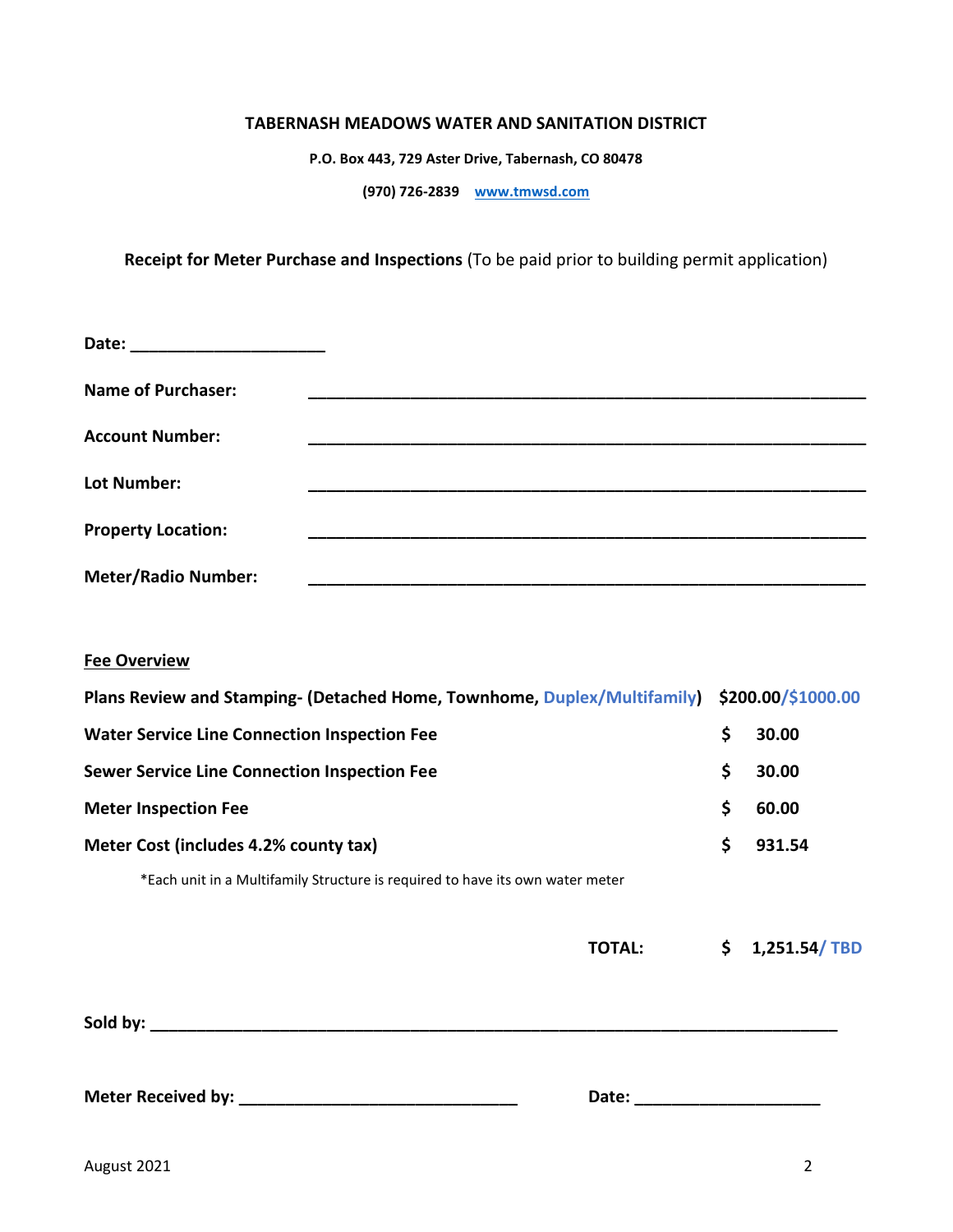## **SERVICE LINE CONNECTION REQUIREMENTS**

### **NOTE:**

- It is your responsibility to make sure that all of the installation requirements for the water service line, sewer service line, and water meter assembly are followed by all contractors providing service during construction.
- Please distribute pertinent information in this packet to the appropriate contractor.
- **Please refer to the District's Rules and Regulations for complete requirements, available on our website a[t www.tmwsd.com](http://www.tmwsd.com/) or at the District Office (729 Aster Drive, Tabernash, CO)**

## **Inspections:**

Please call the District On Call Phone at 970-531-1945 to schedule an inspection with a District representative between 8:00 AM and 4:00 PM, Monday through Friday. Please provide 48 hours notice. We will try to accommodate as our schedule allows.

## **--DO NOT BACKFILL ANY SERVICE LINES BEFORE INSPECTION IS COMPLETED--**

## **Water Service Line Installation Requirements: FOR EXCAVATOR/CONTRACTOR**

- Water line must be installed in its own trench and at least **10 feet apart from the sewer service line trench**
- Installation of one **continuous Flexible K Copper service line from curb stop to house** is required. If the distance is greater than 100 feet, only a flared or compression fitting may be used to connect the additional length of pipe.
- **Flared or compression fittings are required in all underground connections. Fittings shall be lead-free brass.** Solder connections on underground piping is not acceptable.
- **No connections/fittings are allowed under the building foundation.** There must be one continuous piece of Flexible K Copper pipe under the foundation to the meter assembly.
- **Minimum bury depth is 6.5 feet**
- No grounding wire is allowed to be connected to the water service line. Rely on the required Ufer ground.
- Water service lines under drive ways are not recommended as the service line will be prone to freezing. We recommend adding insulation such as Blue Board Foam Insulation when location is unavoidable. (One inch of Blue Board = one foot of bury depth).
- Line must be bedded and covered with washed rock or gravel. **Bedding material is required 6" below the service line and cover material is required 6" over the top of the service line.** The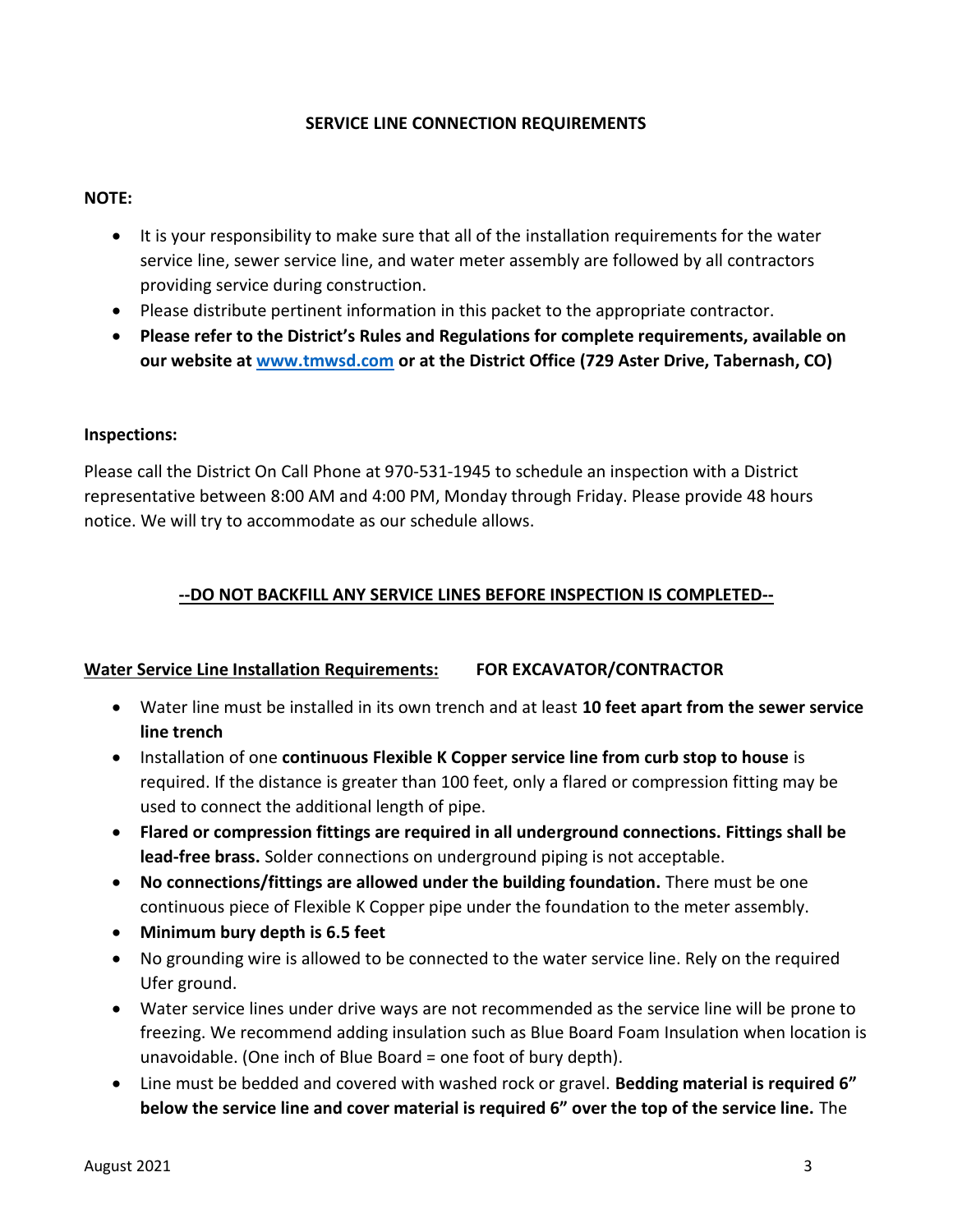bedding and cover material should be installed over the entire length of the service line. No "class C", crusher fines, or native soils are allowed as bedding.

- **The Curb Stop/Riser Box must remain accessible at all times. Do not cover the box with excavated material or snow. Curb Stop Riser Box must be located at or above finished grade.**
- If the contractor needs temporary water during construction, the District will work with your plumber at your cost to establish a flared connection, water shut off valve, pressure reducing valve, water meter, and a dual check valve. The District is not responsible for any damage due to misuse, freezing, etc.
- Only District Staff are permitted to turn on water services.

## **Sewer Service Line Installation Requirements: FOR EXCAVATOR/CONTRACTOR**

- Sewer service line must be installed in its own trench and at least **10 feet apart from the water service line trench**.
- The sewer service pipe shall be **PVC SDR-35 with gasket joint fittings**. Glued joints on underground service lines are not acceptable.
- Minimum sewer service line size is 4" diameter.
- **Minimum bury depth is 5 feet** (6 feet is recommended). Blue Board Foam insulation must be installed if the service is shallower than the requirement. ( $1''$  of Blue Board =  $1'$  bury depth)
- **Minimum sewer service line slope is 2%**. It is best to install the sewer line at a uniform grade when possible.
- **A 2-way sewer clean out,** at least 4" in diameter, must be installed **within 90 feet of the structure AND the sewer main in either direction.** If the distance from this clean out to the sewer main or house exceeds 90 feet, a second set of clean outs shall be installed.
- **Cleanouts must be capped and accessible.**
- A "wye" saddle is required for all sewer main connections where a "stub out" is not available.
- Line must be bedded and covered with washed rock or gravel. **Bedding material is required 6" below the service line and cover material is required 6" over the top of the service line.** The bedding and cover material should be installed over the entire length of the service line. No "class C", crusher fines, or native soils are allowed as bedding.
- **Tracer wire must be installed along the entire length of the sewer service line.** One piece of tracer wire is to be installed from the upstream cleanout towards the main (with flow) and the other goes from the downstream cleanout towards the foundation (against flow). **Tracer wire must be accessible and taped on to the top caps of both clean outs.**
- **See page 7 in this packet for a diagram of sewer service requirements.**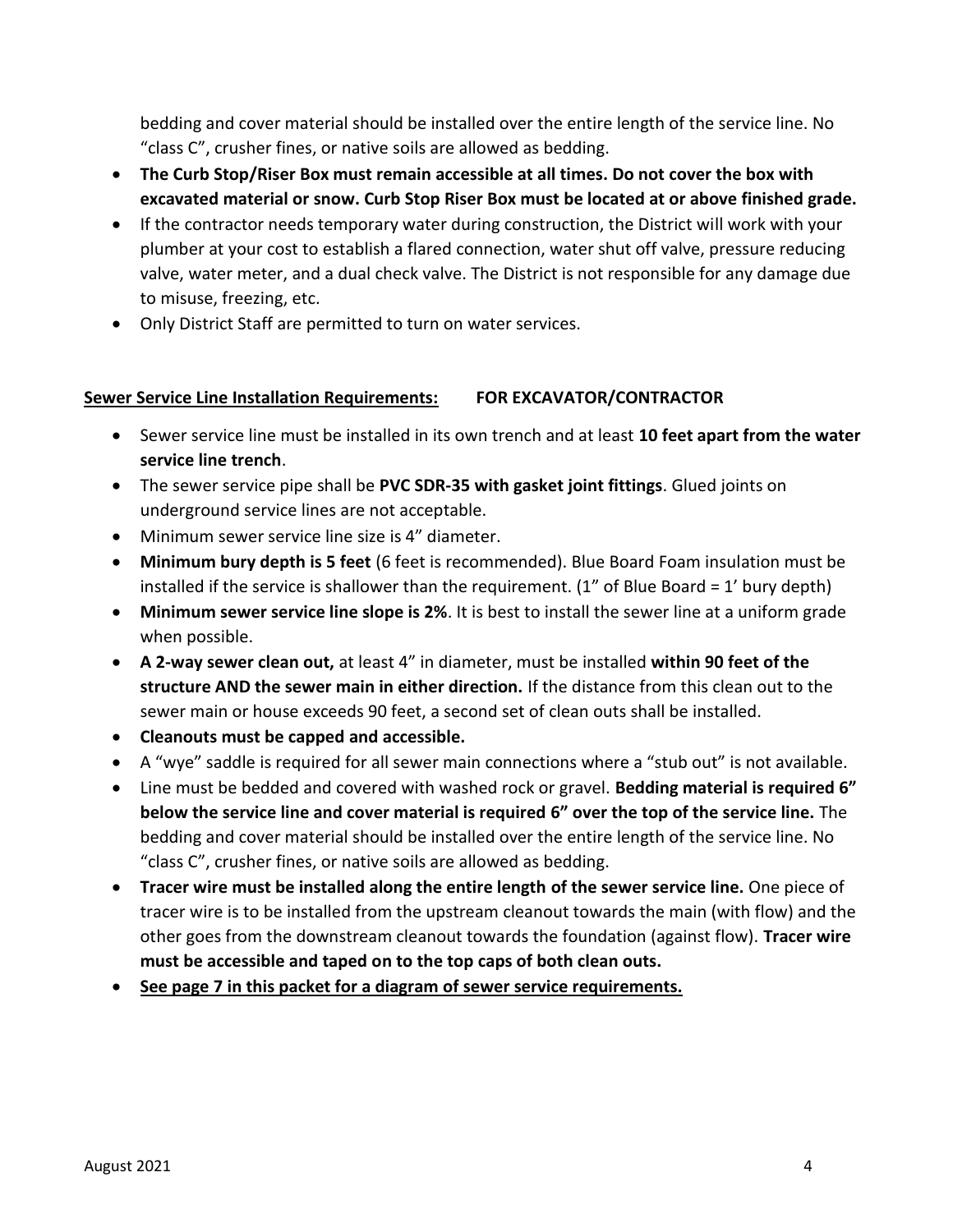## **Water Meter Assembly Installation Requirements: FOR PLUMBER**

- A water meter assembly must be purchased through the District and installed by a licensed plumber. **The water meter installation MUST follow the diagram provided in this packet on page 8**. Prior to turning on the water service, the District must inspect the meter installation.
- Your plumber should notify the District when they start the rough plumbing installation. The District will meet with your plumber to deliver the water meter assembly and discuss the installation requirements.
- Your plumber or contractor should call the District to request and inspection. This will require entering the building, so we will need to meet with a representative of your company on site. The District is not responsible for calling your plumber to set up the meeting
- At the time of inspection your Water Meter will be tested to make sure its radio frequency can be picked up from the street for meter reading. If it cannot, an antenna will need to be purchased to increase the signal.

I have read these requirements and will ensure this information is distributed to and will be followed by all contractors providing service during construction

Printed Name: \_\_\_\_\_\_\_\_\_\_\_\_\_\_\_\_\_\_\_\_\_\_\_\_\_\_\_\_\_\_\_

Signature: The contract of the contract of the contract of the contract of the contract of the contract of the contract of the contract of the contract of the contract of the contract of the contract of the contract of the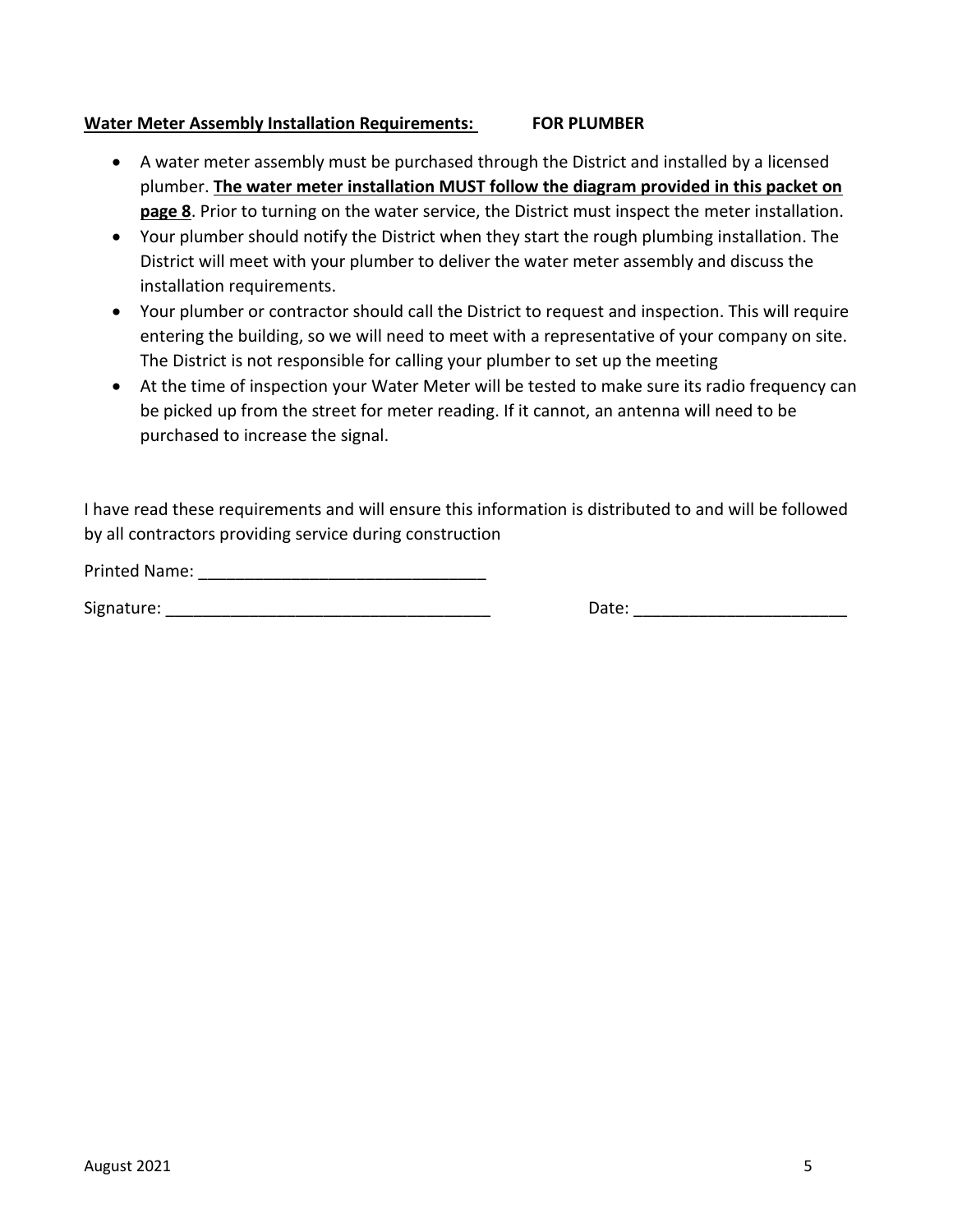## **FOR CONTRACTOR/EXCAVATOR:**

## **WATER SERVICE CONNECTION**

## **DRAWING C**

#### TABERNASH MEADOWS WATER & SANITATION DISTRICT

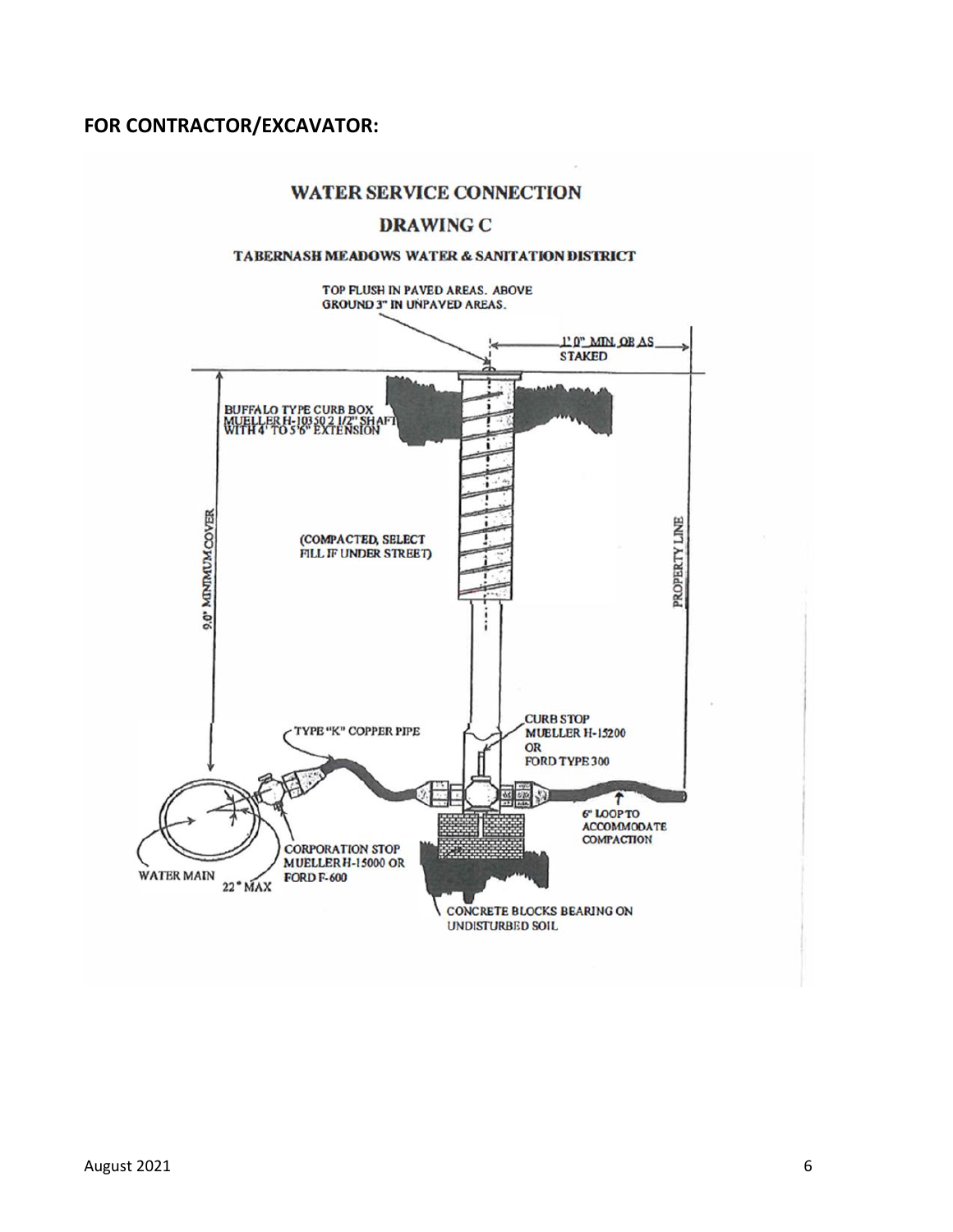# **FOR CONTRACTOR/EXCAVATOR:**





Tabernash Meadows Water and Sanitation District